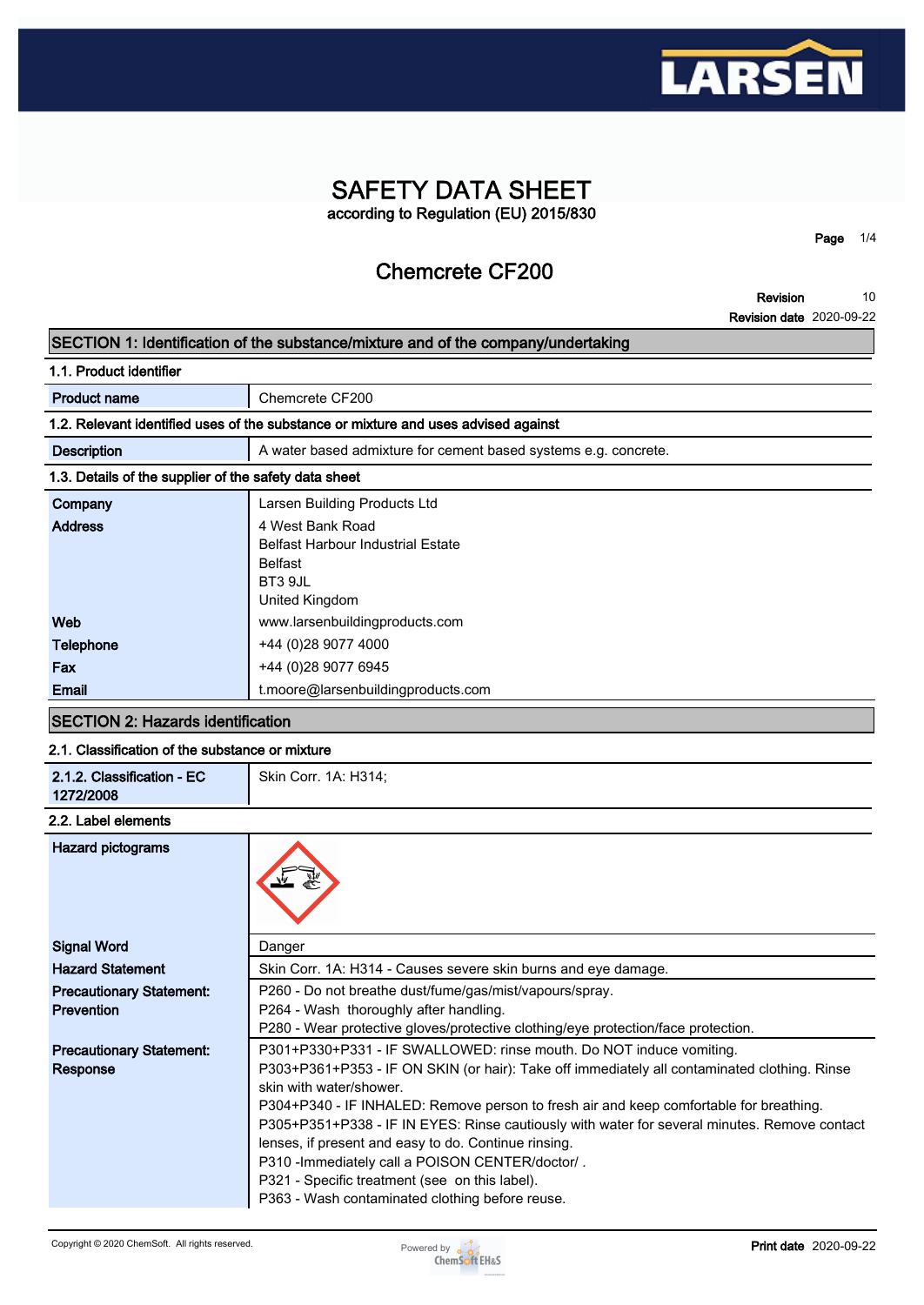# **Chemcrete CF200**

| 2.2. Label elements                                |                                         |  |
|----------------------------------------------------|-----------------------------------------|--|
| <b>Precautionary Statement:</b><br><b>Storage</b>  | P405 - Store locked up.                 |  |
| <b>Precautionary Statement:</b><br><b>Disposal</b> | P501 - Dispose of contents/container to |  |

### **SECTION 3: Composition/information on ingredients**

### **3.2. Mixtures**

### **EC 1272/2008**

| <b>Chemical Name</b>   | Index No.    | CAS No.    | EC No.    | <b>REACH Registration</b><br><b>Number</b> | Conc.<br>(% | Classification                                                                      |
|------------------------|--------------|------------|-----------|--------------------------------------------|-------------|-------------------------------------------------------------------------------------|
| Calcium Nitrate        |              | 10124-37-5 | 233-332-1 |                                            |             | Eye Irrit. 2: H319;                                                                 |
| Sodium Thiocyanate     |              | 540-72-7   | 208-754-4 |                                            |             | Acute Tox. 4: H302; Skin Irrit.<br>2: H315; Eye Irrit. 2: H319;<br>STOT SE 3: H335; |
| N-Methyldiethanolamine | 603-079-00-5 | 105-59-9   | 203-312-7 |                                            |             | Eye Irrit. 2: H319;                                                                 |

### **Further information**

**CONTAINS: A mixture of: 5-chloro-2-methyl-2H-isothiazol-3-one, 2-methyl-2H-isothiazol-3-one, 1,2-benzisothiazol-3(2H)-one and 2-methyl-4-isothiazolin-3-one. May produce an allergic reaction.**

| 4.1. Description of first aid measures                                                                                                                                                             |  |  |  |
|----------------------------------------------------------------------------------------------------------------------------------------------------------------------------------------------------|--|--|--|
| Irritating to respiratory system. Inhalation may cause coughing, tightness of the chest and irritation<br>of the respiratory system. Move the exposed person to fresh air. Seek medical attention. |  |  |  |
| Irritating to eyes. Rinse immediately with plenty of water for 15 minutes holding the eyelids open.<br>Seek medical attention if irritation or symptoms persist.                                   |  |  |  |
| Irritating to skin. Wash off immediately with plenty of soap and water. Remove contaminated<br>clothing. Seek medical attention if irritation or symptoms persist.                                 |  |  |  |
| Ingestion may cause nausea and vomiting. Seek medical attention if irritation or symptoms persist.<br>DO NOT INDUCE VOMITING.                                                                      |  |  |  |
|                                                                                                                                                                                                    |  |  |  |

### **SECTION 5: Firefighting measures**

### **5.1. Extinguishing media**

**Carbon oxides.**

### **5.2. Special hazards arising from the substance or mixture**

**Burning produces irritating, toxic and obnoxious fumes.**

### **5.3. Advice for firefighters**

**Wear suitable respiratory equipment when necessary.**

### **SECTION 6: Accidental release measures**

### **6.1. Personal precautions, protective equipment and emergency procedures**

**Ensure adequate ventilation of the working area. Wear suitable protective equipment.**

### **6.2. Environmental precautions**

**Do not allow product to enter drains. Prevent further spillage if safe.**

### **6.3. Methods and material for containment and cleaning up**

**Absorb with inert, absorbent material. Sweep up. Transfer to suitable, labelled containers for disposal. Clean spillage area thoroughly with plenty of water.**

### **SECTION 7: Handling and storage**

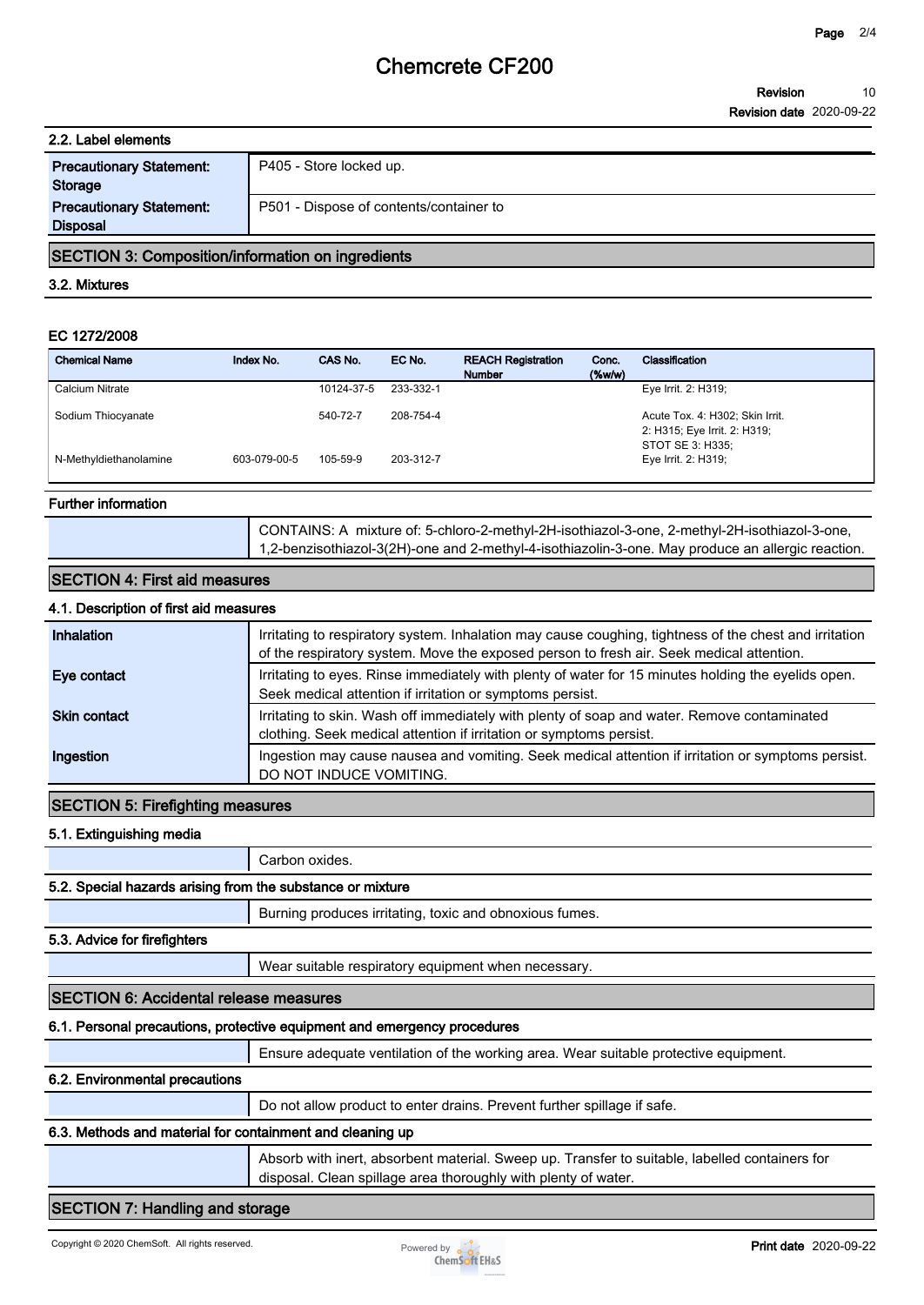# **Chemcrete CF200**

#### **Revision Revision date 2020-09-22 10**

### **7.1. Precautions for safe handling**

**Avoid contact with eyes and skin. Ensure adequate ventilation of the working area. Adopt best Manual Handling considerations when handling, carrying and dispensing.**

### **7.2. Conditions for safe storage, including any incompatibilities**

**Keep in a cool, dry, well ventilated area. Keep containers tightly closed. Store in correctly labelled containers.**

### **SECTION 8: Exposure controls/personal protection**

### **8.2. Exposure controls**

| 8.2.1. Appropriate engineering<br>controls | Ensure adequate ventilation of the working area.                          |
|--------------------------------------------|---------------------------------------------------------------------------|
| 8.2.2. Individual protection               | Wear chemical protective clothing.                                        |
| measures                                   |                                                                           |
| Eye / face protection                      | Approved safety goggles.                                                  |
| Skin protection -                          | Chemical resistant gloves (PVC).                                          |
| Handprotection                             |                                                                           |
| <b>Respiratory protection</b>              | In case of insufficient ventilation, wear suitable respiratory equipment. |

### **SECTION 9: Physical and chemical properties**

### **9.1. Information on basic physical and chemical properties**

|                           | <b>Appearance</b> Aqueous solution       |
|---------------------------|------------------------------------------|
|                           | <b>Colour</b> Colourless to straw yellow |
|                           | $pH$ 12                                  |
| Initial boiling point 100 |                                          |

**Water solubility**

**Soluble in water.**

### **SECTION 10: Stability and reactivity**

**10.2. Chemical stability**

**Stable under normal conditions.**

### **10.3. Possibility of hazardous reactions**

**Strong acids and strong bases.**

### **10.6. Hazardous decomposition products**

**Toxic fumes.**

### **SECTION 11: Toxicological information**

**11.1.4. Toxicological Information**

**N-Methyldiethanolamine Oral Rat LD50: 1945mg/kg Dermal Rabbit LD50: 5990ul/kg**

**SECTION 12: Ecological information**

### **SECTION 13: Disposal considerations**

**General information**

**Dispose of in compliance with all local and national regulations.**

### **SECTION 14: Transport information**

### **14.1. UN number**